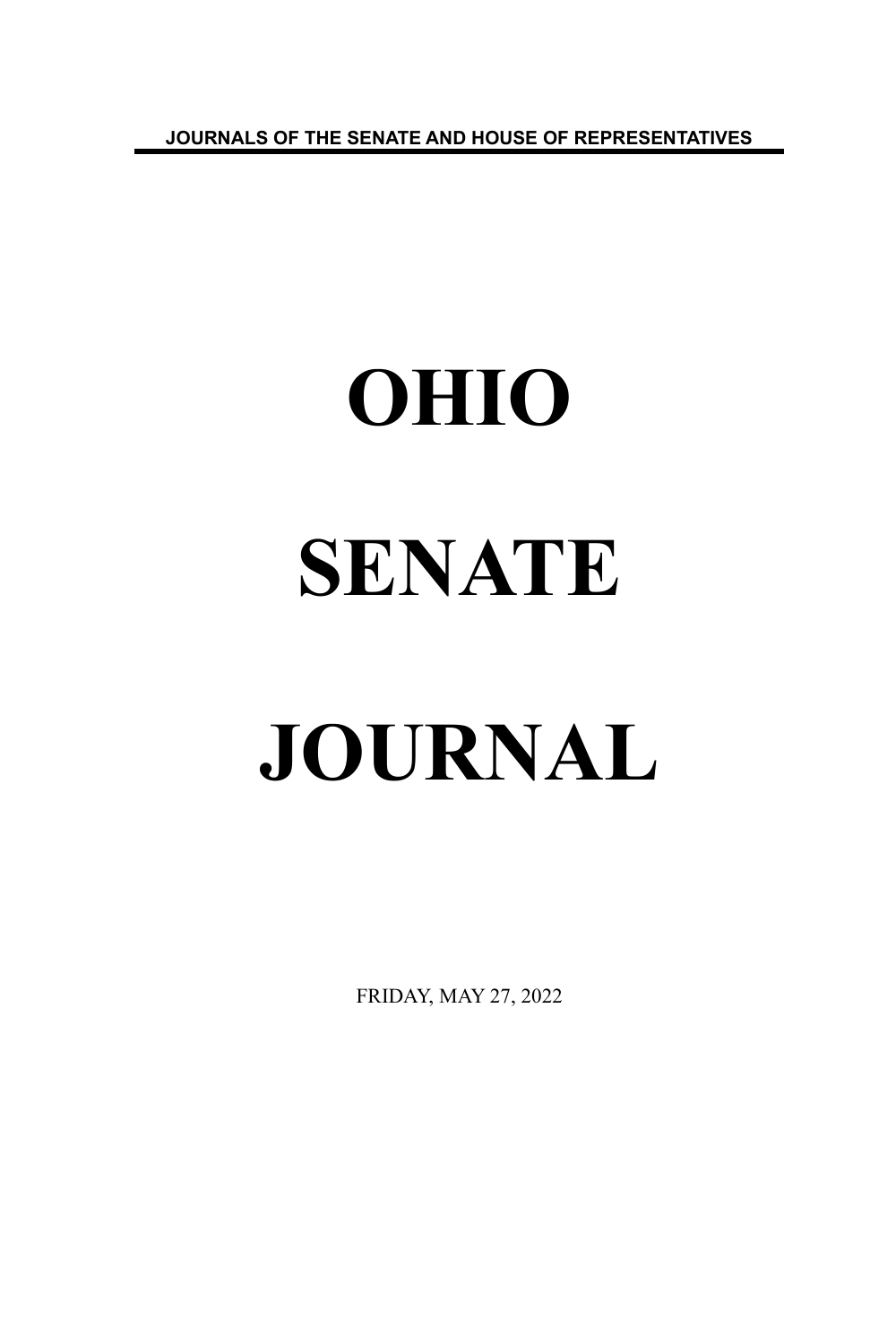#### ONE HUNDRED FIFTY-THIRD DAY Senate Chamber, Columbus, Ohio **Friday, May 27, 2022, 8:30 a.m.**

The Senate met pursuant to adjournment.

Pursuant to Senate Rule No. 3, the Clerk called the Senate to order.

The journal of the last legislative day was read and approved.

The following guest was recognized by the Senate prior to the commencement of business:

Senator Hottinger recognized Katie Suttles, from Newark, Ohio

## **REPORTS OF STANDING AND SELECT COMMITTEES**

Senator Hackett submitted the following report:

The standing committee on Insurance, to which was referred **Am. H. B. No. 447-**Representative Lampton, et al., having had the same under consideration, reports it back and recommends its passage.

Co-Sponsors: Hottinger, Brenner.

YES - 11: BOB D. HACKETT, MARK ROMANCHUK, HEARCEL F. CRAIG, ANDREW O. BRENNER, MATT DOLAN, JAY HOTTINGER, STEPHANIE KUNZE, GEORGE F. LANG, TIM SCHAFFER, CECIL THOMAS, STEVE WILSON

 $NO - 0$ 

Senator Johnson submitted the following report:

The standing committee on Workforce and Higher Education, to which was referred **Sub. S. B. No. 131-**Senators Roegner, McColley, et al., having had the same under consideration, reports back a substitute bill and recommends its passage.

Co-Sponsor: Johnson.

YES - 7: TERRY JOHNSON, JERRY C. CIRINO, SANDRA R. WILLIAMS, NICKIE J. ANTONIO, ROB MCCOLLEY, BILL REINEKE, MICHAEL A. RULLI

NO - 0.

The question being, "Shall the reports of the committee be accepted?" The reports of the committee were accepted.

2050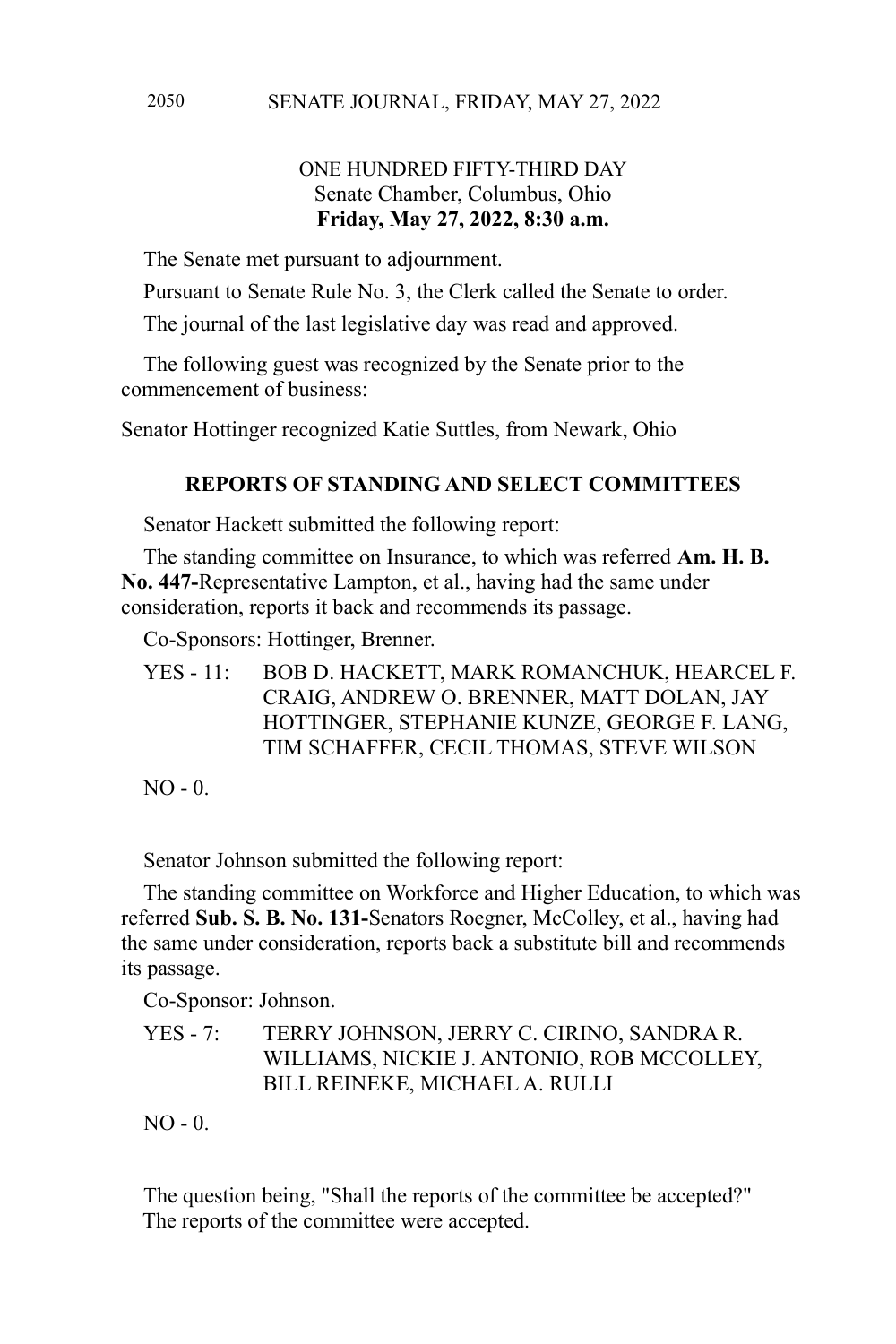## **INTRODUCTION AND FIRST CONSIDERATION OF BILLS**

The following bills were introduced and considered for the first time:

**S. B. No. 345 -** Senator Peterson.

To amend sections 1923.01, 1923.02, 5321.01, 5321.03, and 5321.051 and to enact section 2921.06 of the Revised Code to prohibit an offender convicted of a specified violent offense from residing within ten miles of the location of the offense while under post-release supervision and provide for eviction of such an offender from rental premises within that radius.

**S. B. No. 346 -** Senator Johnson.

To enact section 5.2529 of the Revised Code to designate April 27 as "Ulysses S. Grant Day."

**S. B. No. 347 -** Senators Schuring, Hottinger.

To enact section 3309.363 of the Revised Code to establish a contribution based benefit cap in calculating a School Employees Retirement System member's retirement benefit.

#### **OFFERING OF RESOLUTIONS**

Senators Antonio, Williams offered the following joint resolution:

**S. J. R. No. 7**-Senators Antonio, Williams.

Cosponsors: Senators Craig, Fedor, Maharath, Sykes, Thomas, Yuko.

Proposing to enact Section 22 of Article I of the Constitution of the State of Ohio to guarantee every individual a fundamental right to reproductive freedom.

The question being, "Shall the joint resolution, **S. J. R. No. 7**, be adopted?

On the motion of Senator Craig, **S. J. R. No. 7**, was referred to the Committee on Rules and Reference.

#### **Message from the House of Representatives**

Mr. President:

I am directed to inform you that the House of Representatives has concurred in the Senate amendments to:

#### **Am. Sub. H. B. No. 321-Representatives Kick, Young, B. – et al.**

Attest: Bradley J. Young, Clerk.

#### **Message from the House of Representatives**

Mr. President: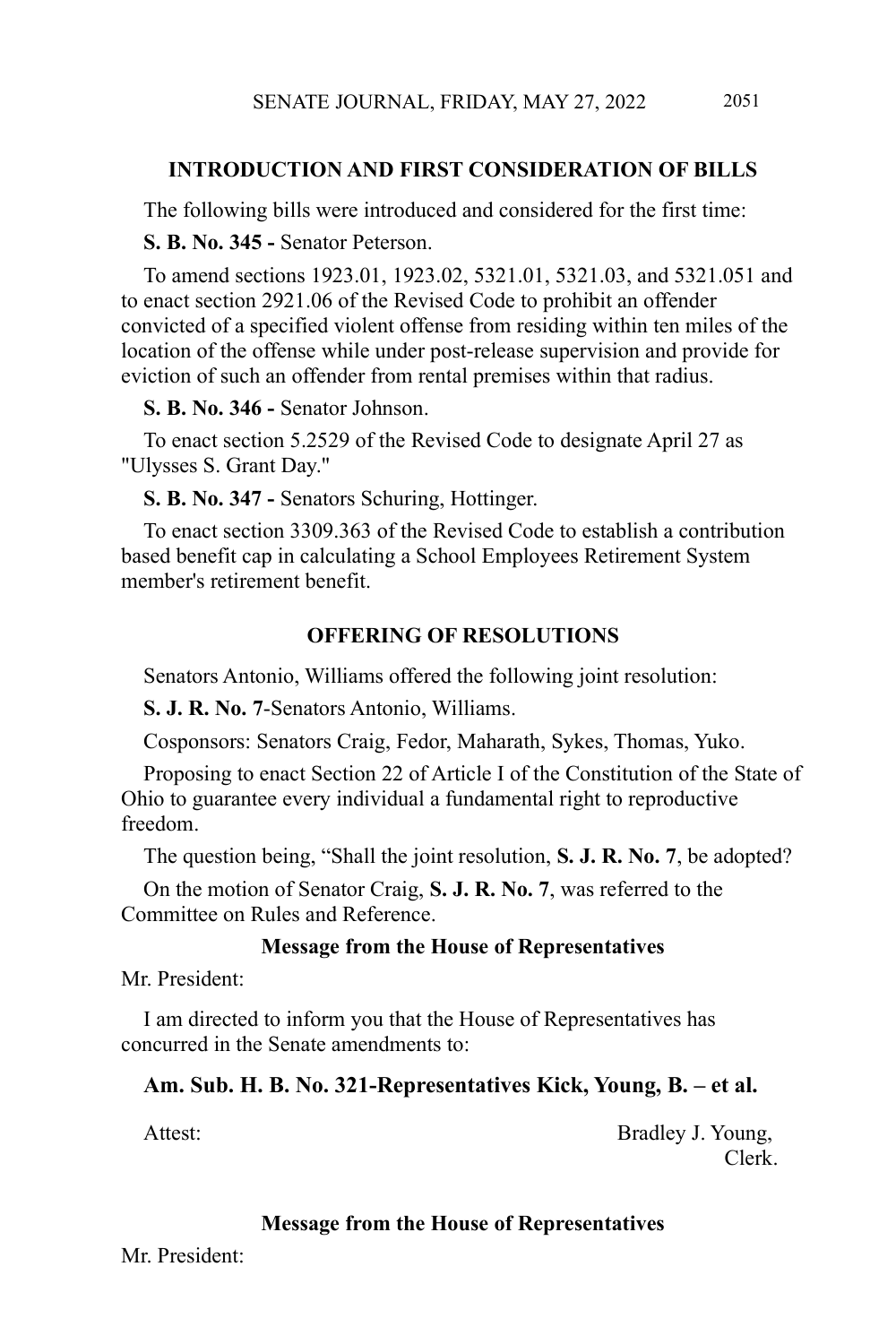#### SENATE JOURNAL, FRIDAY, MAY 27, 2022 2052

I am directed to inform you that the House of Representatives has concurred in the passage of the following bill:

#### **S. B. No. 204** -Senator Roegner

Cosponsors: Senators Huffman, S., Antonio, Blessing, Cirino, Gavarone, Hackett, Johnson, Lang, Maharath, McColley, O'Brien, Peterson, Reineke, Romanchuk, Rulli, Thomas, Wilson Representatives Pavliga, Abrams, Addison, Blackshear, Brent, Brown, Carruthers, Cutrona, Edwards, Fowler Arthur, Galonski, Grendell, Gross, Hall, Hicks-Hudson, Hillyer, Hoops, Humphrey, Jarrells, Jones, Lampton, Lanese, LaRe, Leland, Lepore-Hagan, Lightbody, Liston, Loychik, Miller, A., Miranda, O'Brien, Patton, Plummer, Richardson, Riedel, Roemer, Russo, Schmidt, Seitz, Sheehy, Smith, M., Sobecki, Stein, Upchurch, Weinstein, West, White, Young, T.

To enact sections 4757.50 and 4757.511 of the Revised Code to enter into the Counseling Compact.

Attest: Bradley J. Young, Clerk.

#### **Message from the House of Representatives**

Mr. President:

I am directed to inform you that the House of Representatives has adopted the following joint resolution in which the concurrence of the Senate is requested:

**Sub. H. J. R. No. 2** -Representatives LaRe, Swearingen

Cosponsors: Representatives Abrams, Bird, Carruthers, Click, Creech, Cross, Cutrona, Edwards, Fraizer, Ghanbari, Ginter, Grendell, Gross, Hall, Holmes, Hoops, John, Johnson, Jones, Kick, Koehler, Lampton, Lipps, Loychik, McClain, Miller, K., Oelslager, Plummer, Richardson, Riedel, Roemer, Schmidt, Seitz, Stein, Stephens, Stevens, White, Wiggam, Wilkin, Young, B., Young, T., Speaker Cupp

Proposing to amend Section 9 of Article I of the Constitution of the State of Ohio to eliminate the requirement that the amount and conditions of bail be established pursuant to Section 5(b) of Article IV of the Constitution of the State of Ohio, and instead allow the courts to use factors such as public safety, including the seriousness of the offense, and a person's criminal record, the likelihood a person will return to court, and any other factor the General Assembly may prescribe.

Attest: Bradley J. Young, Clerk.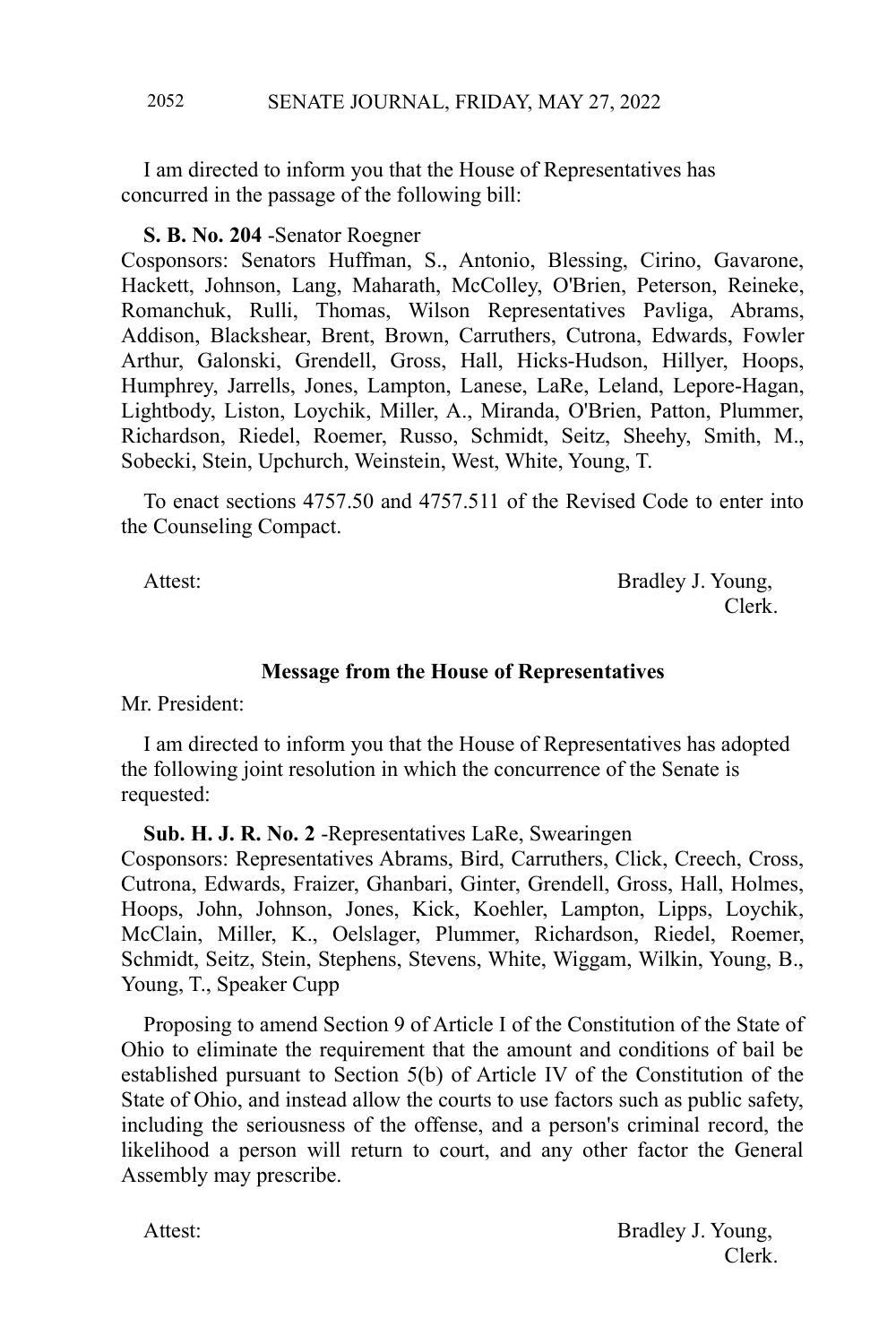The question being, "Shall the joint resolution, **Sub. H. J. R. No. 2**, be adopted?

On the motion of Senator Craig, **Sub. H. J. R. No. 2** was referred to the Committee on Rules and Reference.

#### **Message from the House of Representatives**

Mr. President:

I am directed to inform you that the House of Representatives has adopted the following joint resolution in which the concurrence of the Senate is requested:

**H. J. R. No. 4** -Representatives Edwards, Seitz

Cosponsors: Representatives John, Creech, Fowler Arthur, Stevens, Stewart, Abrams, Baldridge, Bird, Carruthers, Click, Cross, Cutrona, Ferguson, Fraizer, Ghanbari, Ginter, Grendell, Gross, Hall, Hillyer, Holmes, Hoops, Johnson, Jones, Kick, Koehler, Lampton, LaRe, Lipps, Loychik, McClain, Merrin, Miller, K., Oelslager, Pavliga, Plummer, Powell, Ray, Richardson, Riedel, Roemer, Schmidt, Stein, Stephens, Stoltzfus, Swearingen, White, Wiggam, Wilkin, Young, B., Young, T., Zeltwanger, Speaker Cupp

Proposing to amend Section 1 of Article V, Section 3 of Article X, and Section 3 of Article XVIII of the Constitution of the State of Ohio to prohibit local governments from allowing persons who lack the qualifications of an elector to vote in local elections.

Attest: Bradley J. Young, Clerk.

The question being, "Shall the joint resolution, **H. J. R. No. 4**, be adopted?

On the motion of Senator Craig, **H. J. R. No. 4** was referred to the Committee on Rules and Reference.

#### **Message from the House of Representatives**

Mr. President:

I am directed to inform you that the House of Representatives has passed the following bills in which the concurrence of the Senate is requested:

**H. B. No. 423** -Representatives Roemer, Young, B.

Cosponsors: Representatives Bird, Click, Riedel, Wiggam, John, Fowler Arthur, Callender, Creech, Dean, Ginter, Grendell, Humphrey, Skindell, Sobecki, Wilkin, Abrams, Addison, Carruthers, Cross, Galonski, Hoops, Jones, Lanese, Leland, Lepore-Hagan, Lightbody, Patton, Pavliga, Schmidt,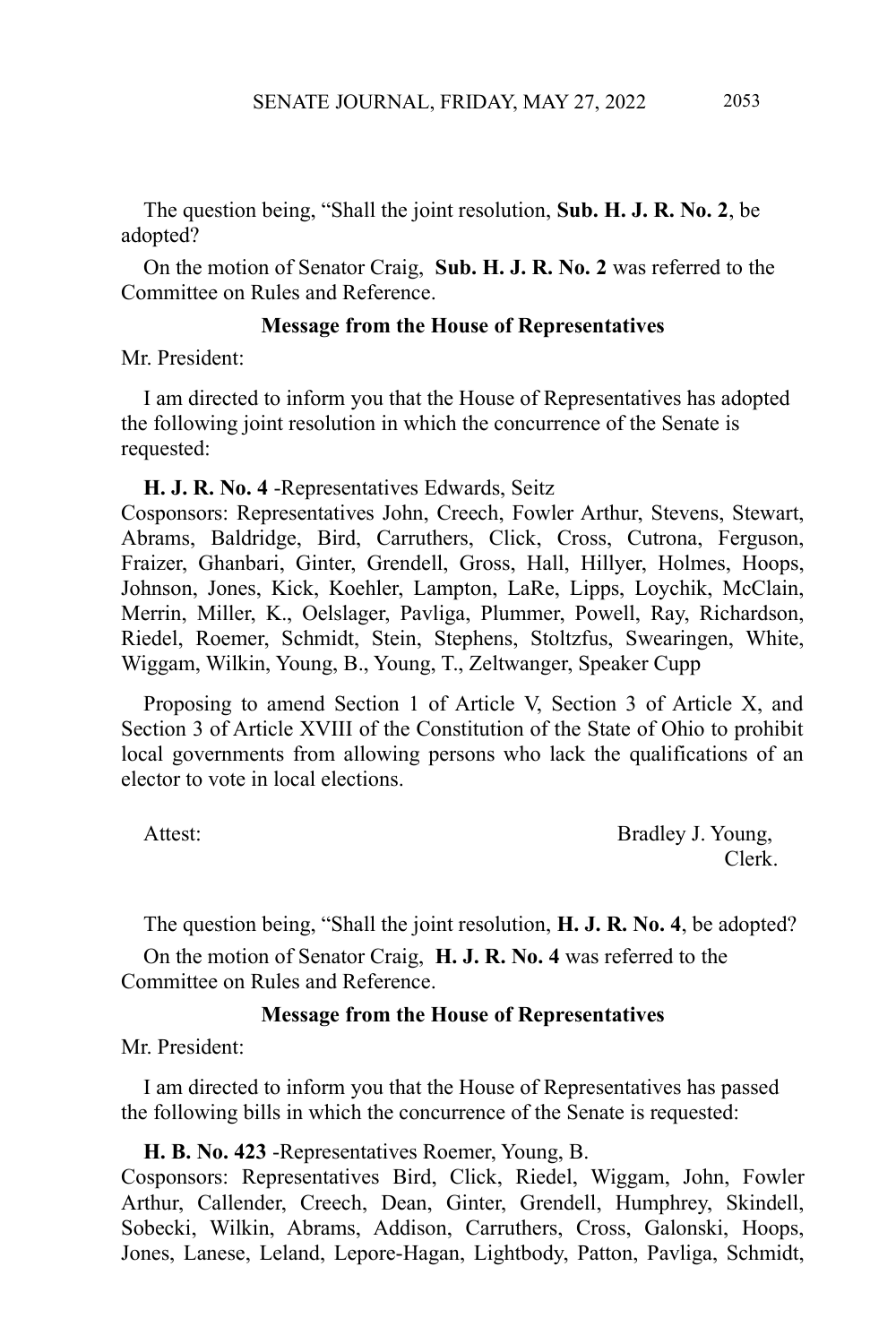#### Stein, Sykes, West, Young, T., Speaker Cupp

To enact section 5.076 of the Revised Code to designate the All-American Soap Box Derby as the official state gravity racing program.

#### **Am. H. B. No. 468** -Representative Pavliga

Cosponsors: Representatives Hillyer, Liston, Humphrey, Stephens, Schmidt, White, Bird, Abrams, Click, Carruthers, John, Blackshear, Brent, Brown, Callender, Crossman, Davis, Edwards, Fraizer, Galonski, Ghanbari, Ginter, Grendell, Gross, Hall, Hicks-Hudson, Hoops, Jarrells, Jones, LaRe, Leland, Lepore-Hagan, Lightbody, Loychik, Miller, A., Miller, J., Miranda, O'Brien, Patton, Plummer, Smith, K., Sobecki, Stevens, Swearingen, Troy, Upchurch, Weinstein, West, Young, T., Speaker Cupp

To enact sections 5119.80, 5119.801, and 5119.802 of the Revised Code to establish a 9-8-8 suicide hotline in Ohio.

#### **H. B. No. 554** -Representatives Lightbody, Bird

Cosponsors: Representatives Miller, A., Brown, Click, Galonski, Hillyer, Humphrey, Lanese, Lepore-Hagan, Liston, Merrin, Miller, J., O'Brien, Robinson, Seitz, Sheehy, Sobecki, Troy, Weinstein, White, Addison, Blackshear, Callender, Crossman, Denson, Edwards, Grendell, Gross, Hall, Hicks-Hudson, Holmes, Ingram, Jarrells, Johnson, Jones, Kick, Leland, Miranda, Patton, Plummer, Riedel, Russo, Smith, K., Smith, M., Stein, Stevens, Sweeney, Upchurch, West, Young, T.

To amend section 3319.222 of the Revised Code to require the State Board of Education to issue temporary educator licenses to applicants with expired professional teacher's certificates and professional educator licenses.

#### **Am. H. B. No. 569** -Representatives Holmes, White

Cosponsors: Representatives Hall, John, Miller, J., Abrams, Blackshear, Brent, Brown, Carruthers, Cross, Denson, Edwards, Fraizer, Galonski, Ginter, Grendell, Gross, Humphrey, Ingram, Jarrells, Johnson, Jones, Lampton, Lanese, LaRe, Leland, Lepore-Hagan, Lightbody, Liston, Manning, Miller, A., Miller, K., Miranda, O'Brien, Oelslager, Patton, Pavliga, Plummer, Ray, Riedel, Robinson, Russo, Schmidt, Seitz, Smith, M., Sobecki, Stein, Stewart, Sweeney, Sykes, Upchurch, Weinstein, West, Young, T., Zeltwanger

To enact section 3333.421 of the Revised Code to authorize institutions of higher education to establish Ohio Hidden Hero Scholarship Programs.

#### **H. B. No. 591** -Representatives Sweeney, Click

Cosponsors: Representatives Brent, Brown, Crossman, Galonski, Davis, Ingram, Jarrells, Leland, Lepore-Hagan, Lightbody, Miller, A., Miller, J., Miranda, O'Brien, Patton, Ray, Sheehy, Smith, K., Troy, White, Liston, West, Boggs, Callender, Carruthers, Denson, Grendell, Humphrey, Jones, Lipps,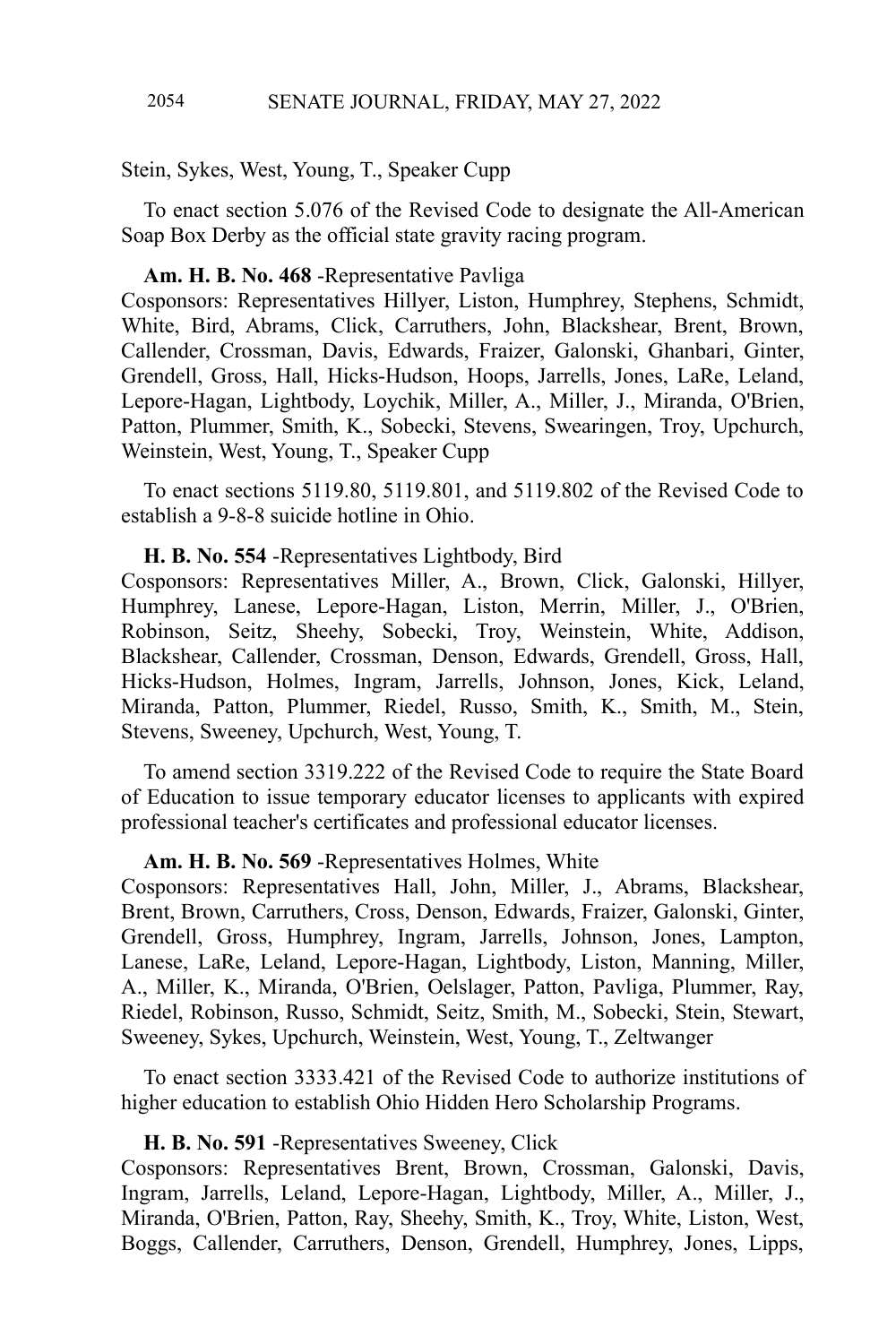Manning, Robinson, Russo, Skindell, Sobecki, Upchurch, Weinstein

To enact section 5.2529 of the Revised Code to designate "Eating Disorders Awareness Week" in Ohio.

#### **Sub. H. B. No. 606** -Representatives Bird, Ingram

Cosponsors: Representatives Manning, Click, Abrams, Addison, Brent, Brown, Carruthers, Davis, Denson, Galonski, Hicks-Hudson, Holmes, Humphrey, Jarrells, Johnson, Jones, Leland, Lepore-Hagan, Lightbody, Liston, Miller, A., Miranda, O'Brien, Riedel, Robinson, Russo, Seitz, Smith, M., Sobecki, Stein, Upchurch, Weinstein, West, White

To amend sections 3314.03, 3326.11, and 3328.24 and to enact section 3313.7117 of the Revised Code to enact "Sarah's Law for Seizure Safe Schools" to require public and chartered nonpublic schools to create a seizure action plan for each student with a seizure disorder or epilepsy.

Attest: Bradley J. Young, Clerk.

# Said bills were considered the first time.

#### **Message from the House of Representatives**

Mr. President:

I am directed to inform you that the House of Representatives has concurred in the passage of the following bill:

#### **Sub. S. B. No. 61** -Senators Blessing, Antonio

Cosponsors: Senators Maharath, Cirino, Craig, Fedor, Rulli, Thomas, Yuko Representatives Hillyer, Skindell, Boggs, Brent, Carruthers, Galonski, Hicks-Hudson, Ingram, Lanese, Lepore-Hagan, Lightbody, Miller, A., Miller, J., Miranda, O'Brien, Russo, Seitz, Smith, K., Sobecki, Upchurch, Weinstein, West, Young, T.

To amend sections 317.32, 349.01, 5311.05, 5311.08, 5311.081, 5311.091, 5311.16, 5311.18, 5312.02, 5312.03, 5312.05, 5312.06, 5312.07, and 5312.11 and to enact sections 5311.192 and 5312.16 of the Revised Code regarding condominiums, planned community properties, and new communities.

As a substitute bill, in which the concurrence of the Senate is requested.

Attest: Bradley J. Young, Clerk.